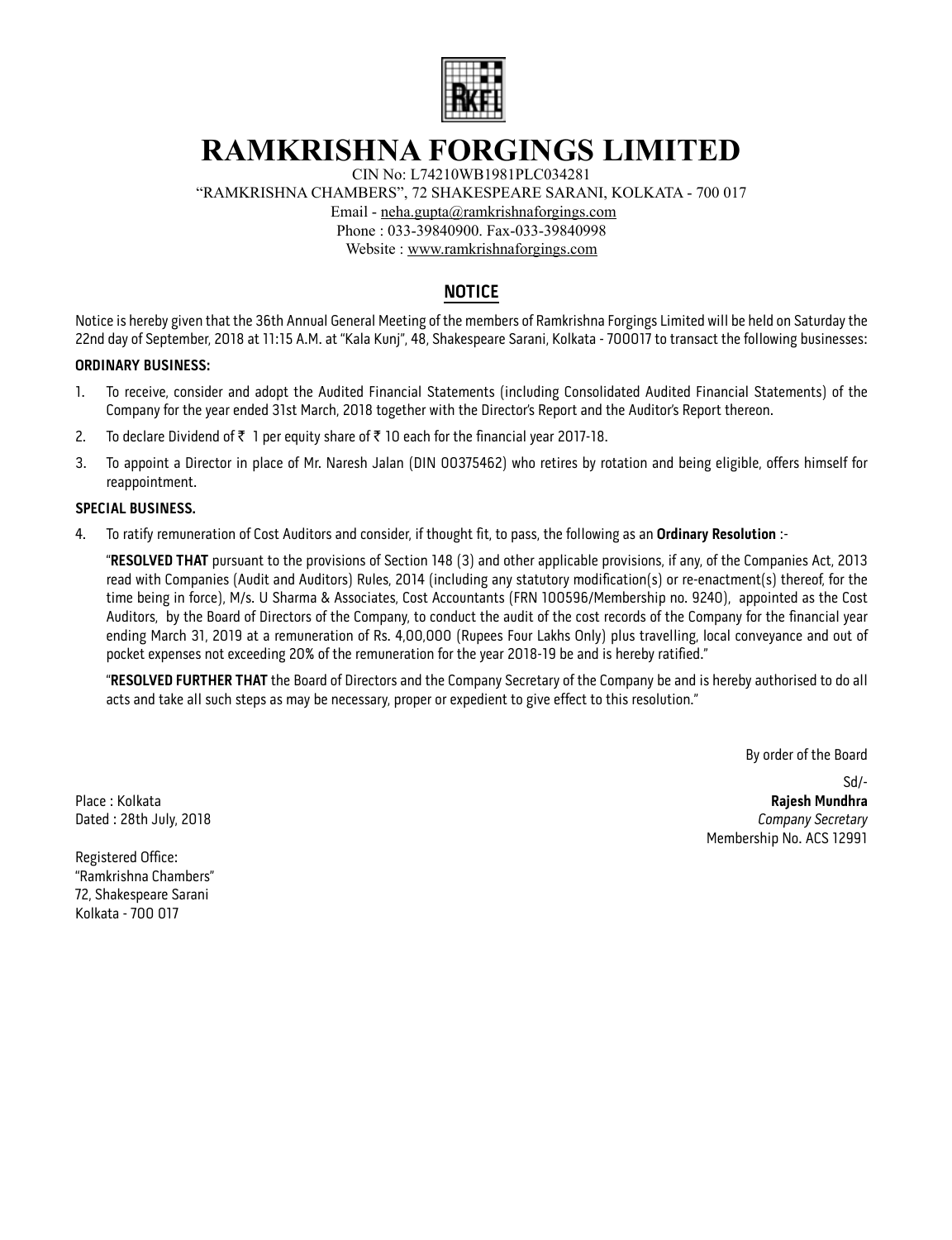### **NOTES:**

1. **A MEMBER ENTITLED TO ATTEND AND VOTE AT THE MEETING IS ENTITLED TO APPOINT A PROXY/ PROXIES TO ATTEND AND VOTE INSTEAD OF HIMSELF/HERSELF. SUCH A PROXY/ PROXIES NEED NOT BE A MEMBER OF THE COMPANY.** 

**A person can act as proxy on behalf of member or members not exceeding fifty (50) and holding in the aggregate not more than ten percent of the total share capital of the Company. A member holding more than ten percent of the total share capital of the Company carrying voting rights may appoint a single person as proxy and such person shall not act as a proxy for any other person or member.**

The instrument of Proxy in order to be effective, should be deposited at the Registered Office of the Company, duly completed and signed, not less than 48 hours before the commencement of the meeting. A Proxy form is sent herewith. Proxies submitted on behalf of the companies, societies etc., must be supported by an appropriate resolution/authority, as applicable. A proxy holder shall provide his identity at the time of attending the Annual General Meeting.

- 2. A member would be entitled to inspect the proxies lodged with the Company, twenty four hours before the time fixed for the commencement of the meeting. Requisition for inspection of proxies by members entitled to vote on any resolution shall be made in writing at least three days in advance before the commencement of the meeting.
- 3. Corporate members intending to send their authorized representatives to attend and vote at the Meeting pursuant to Section 113 of the Companies Act, 2013 are requested to send to the Company a certified true copy of the board resolution authorizing their representative to attend and vote on their behalf at the Meeting.
- 4. The Explanatory Statement pursuant to Section 102 of the Companies Act, 2013, and Secretarial Standard- 2 on General Meeting in respect of Special Business to be transacted at the meeting is annexed hereto.
- 5. The Notice is being sent to all the members of the Company, whose name appear in the Register of Members as on 10th August 2018.
- 6. The Register of Members and the Share Transfer Books of the Company will remain closed from 15th September, 2018 to 22nd September, 2018 (both days inclusive) for the purpose of Annual General Meeting and determining the entitlement to the dividend for 2017-18.
- 7. Members of the Company had approved the appointed of M/s. S. R. Batliboi & Co., LLP, Chartered Accountants, Firm Registration No. 301003E/E300005) as the Statutory Auditors at the 35th Annual General Meeting of the Company held on 16th September 2017 for a period of five years from the conclusion of the 35th Annual General Meeting till the conclusion of the 40th Annual-General Meeting, subject to the ratification of appointment by members at every Annual General Meeting. In view of the Companies (Amendment) Act, 2017, the requirement of ratification of appointment of the Statutory Auditor at every Annual General Meeting has been done away with. As such, resolution for seeking ratification of appointment of Statutory Auditors has not been placed before the shareholders at this Annual General Meeting.
- 8. Members attending the Annual General Meeting are requested to bring the following for admission to the meeting hall :
	- a) Attendance Slip duly completed and signed as per the specimen signature lodged with the Company.
	- b) Annual Report (2017-18).
- 9. The dividend as recommended by the Board, if approved at the meeting, will be paid to those Members:
	- a) Whose names appear as Members in the Register of Members of the Company after giving effect to valid share transfers in physical form lodged with the Company/Registrars and Transfer agent as on 14th September, 2018 (Friday), and
	- b) Whose names appear as Beneficial Owners in the list of Beneficial Owners as on the close of market hours on 14th September, 2018 (Friday), furnished by National Securities Depository Ltd. (NSDL) and Central Depository Services (India) Ltd. (CDSL) for this purpose.
- 10. Shareholders desiring any information as regards the Financial Statements of the Company are requested to write to the Company in advance so as to enable the management to keep the information readily available at the meeting.
- 11. Members holding shares in electronic form are hereby informed that bank particulars registered with their respective depository accounts will be used by the Company for payment of dividend. For the safety and interest of the shareholders, it is important that bank account details are correctly provided to the depository participants.The Company or its Registrars cannot act on any request received directly from the Members holding shares in electronic form for any change of bank particulars or bank mandates. Such changes are to be advised only to the Depository Participant of the Members. Members holding shares in physical form and desirous of either registering bank particulars or changing bank particulars already registered against their respective folios for payment of dividend are requested to write to the Company/Registrars and Share Transfer Agents viz. M/s Karvy Computer share Pvt. Ltd.
- 12. Pursuant to Section 72 of the Companies Act 2013 members holding shares in physical form are advised to file nomination in prescribed Form SH-13 with the Company's Registrar M/s Karvy Computershare Pvt. Ltd. In respect of shares held in Electronic/ Demat form, members may please contact their respective Depository Participants.
- 13. In accordance with Companies (Significant Beneficial Owners) Rules, 2018, an individual person (including non members of the Company) if holding the ultimate beneficial interest in any shares of the Company which is not registered in his/her name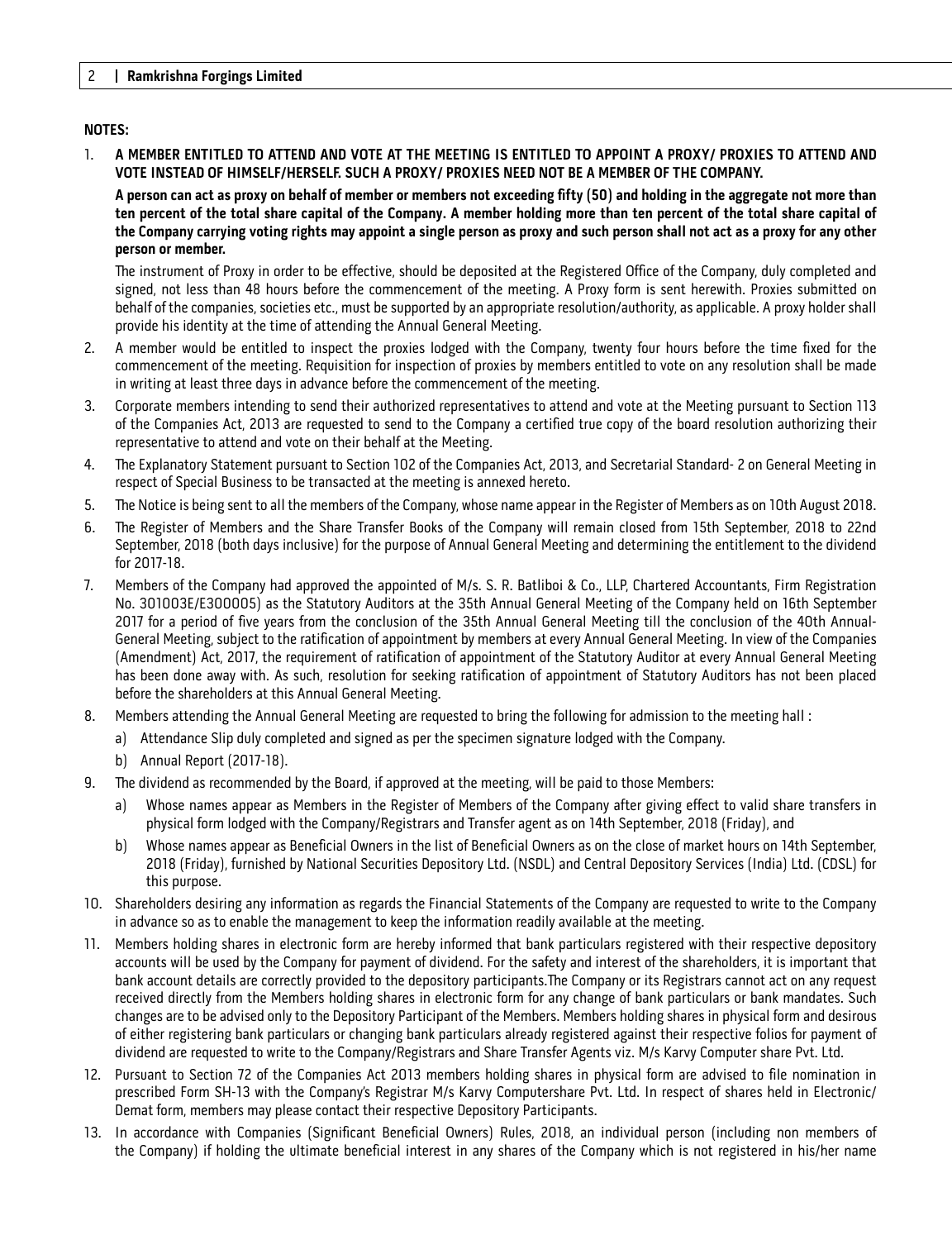## 2 **Ramkrishna Forgings Limited** 3 Notice

are requested to provide to the Company at is Registered Office or its RTA a declaration of his/her being a significant beneficial owner (i.e. holding ultimate beneficial holding of 10% or more of the shares of the Company) in Form no. BEN 1 as provided in the aforementioned Rules by 10th September 2018. Further, in case of any change in significant beneficial ownership, the declaration in Form BEN-1 has to be submitted within 30 days of such change.

14. Pursuant to the provisions of Section 124 of the Act, Investor Education and Protection Fund Authority (Accounting, Audit, Transfer and Refund) Rules, 2016 read with the relevant circulars and amendments thereto ('IEPF Rules'), the amount of dividend remaining unpaid or unclaimed for a period of seven years from the due date is required to be transferred to the Investor Education and Protection Fund (IEPF), constituted by the Central Government. The Company had, accordingly, transferred Rs. 45,572 being the unpaid and unclaimed dividend amount pertaining to dividend for the financial year 2009-10 to the IEPF. The Company has sent reminders to those members having unpaid/ unclaimed dividends before transfer of such dividend(s) to IEPF. The members who have not yet encashed their dividend warrant(s) for the financial year 2011-12 or any subsequent financial year are requested to approach the Registrars and Share Transfer Agents viz. M/s Karvy Computershare Pvt. Ltd., Karvy Selenium, Tower B, Plot 31-32, Gachibowli, Financial District, Nanakramguda, Hyderabad, Telangana - 500 032.

The Company has also uploaded the details of unpaid and unclaimed dividend amounts lying with the Company as on 16th September 2017 (date of last Annual General Meeting) on the website of the Company http://www.ramkrishnaforgings.com/unpaid-dividend. html and also on the website of the IEPF (www.iepf.gov.in).No claim shall lie against the Company in respect of the amount(s) so credited to the IEPF.

15. Pursuant to the provision of Section 124(6)of the Companies Act, 2013, all shares in respect of which dividend has not been paid or claimed for seven consecutive years or more shall be transferred by the Company in the name of Investor Education and Protection Fund along with a statement containing such details as may be prescribed. It was further clarified that in case any dividend is paid or claimed for any year during said period of seven consecutive years, the shares shall not be transferred to Investor Education and protection Fund.

Pursuant to the notification of MCA dated 28 February, 2017 relating to the Investor Education and Protection Fund Authority (Accounting, Audit, Transfer and Refund) Rules, 2016 which has come into force w.e.f. 28th February 2017, and in terms of Rule 6(3)(a) as prescribed by the MCA, the Company has sent individual notice to all shareholders concerned whose dividend remain unclaimed, through speed post and also given a public notice in newspapers.

The Company has, during financial year 2017-18, transferred to the IEPF Authority 1671 equity shares in respect of which dividend had remained unpaid or unclaimed for seven consecutive years as on the due date of transfer. Details of shares transferred to the IEPF Authority are available on the website of the Company and the same can be accessed through the link: https://www. ramkrishnaforgings.com/unpaid-dividend.html.

The shares and unclaimed dividend transferred to the IEPF can however be claimed back by the concerned shareholders from IEPF Authority after complying with the procedure prescribed under the IEPF Rules. The Member/Claimant is required to make an online application to the IEPF Authority in Form IEPF -5 (available on iepf.gov. in).

- 16. To prevent fraudulent transactions, members are advised to exercise due diligence and notify the Company of any change in address or demise of any member as soon as possible. Members are also advised not to leave their demat account(s) dormant for long. Periodic statement of holdings should be obtained from the concerned Depository Participant and holdings should be verified.
- 17. Details under Regulation 36 (3) of the SEBI (Listing Obligations & Disclosure Requirements) Regulations, 2015 and Secretarial Standard 2 on General Meetings in respect of the Directors seeking appointment/re-appointment at the Annual General Meeting, forms integral part of the notice. The Directors have furnished the requisite declarations for their appointment/re-appointment.
- 18. Electronic copy of the Notice of the 36th Annual General Meeting of the Company inter alia indicating the process and manner of e-voting along with Attendance Slip and Proxy Form is being sent to all the members whose email IDs are registered with the Depository Participants(s) for communication purpose unless any member has requested for a physical copy of the same. For members who have not registered their email address, physical copies of the Notice of the 36th Annual General Meeting of the Company inter alia indicating the process and manner of remote e-voting along with Attendance Slip and Proxy Form and the Annual Report for Financial Year 2017-18 is being sent through the permitted mode.
- 19. A route map and prominent landmark or easy location of the venue of the meeting is enclosed with this Notice.
- 20. Members may also note that the Notice of the 36th Annual General Meeting and the Annual Report for the financial year 2017-2018 will also be available on the Company's website www.ramkrishnaforgings.com for their download. The physical copies of the aforesaid documents will also be available at the Company's Registered Office for inspection during normal business hours on working days. Even after registering for e-communication, members are entitled to receive such communication in physical form, upon making a request for the same. For any communication, the shareholders may also send requests to the Company's investor email id: neha. gupta@ramkrishnaforgings.com.
- 21. All documents referred to in the accompanying Notice and the Explanatory Statement shall be open for inspection at the Registered Office of the Company during normal business hours (1.00 PM to 5.00 PM) on all working days except Saturdays, up to the date of this Annual General Meeting.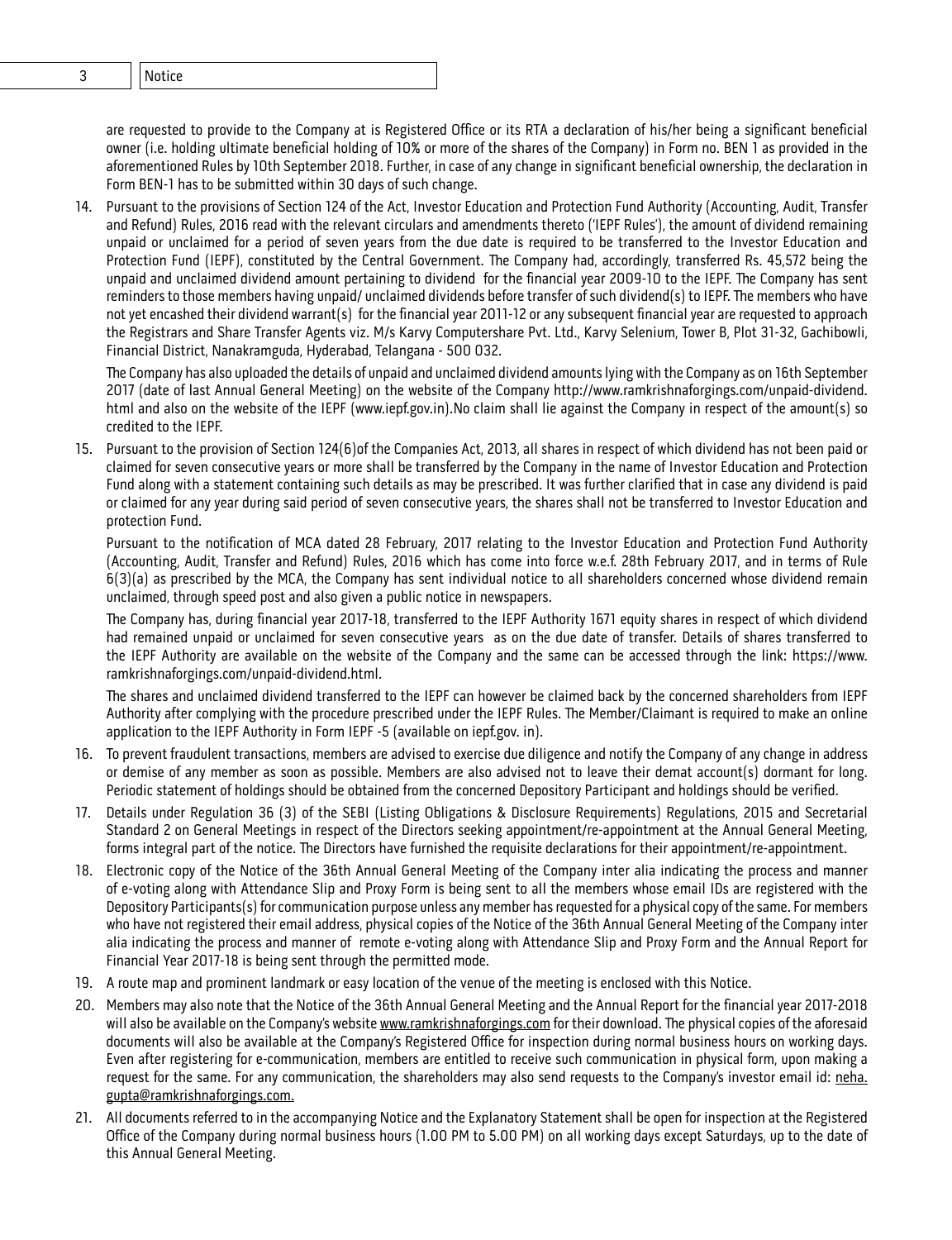#### 4 **Ramkrishna Forgings Limited**

- 22. The Register of Directors and Key Managerial Personnel and their shareholding maintained under Section 170 of the Companies Act 2013, the Register of contracts or arrangements in which Directors are interested under Section 189 of the Companies Act 2013 will be available for inspection at the Annual General Meeting.
- 23. The Certificate from the statutory auditors of the Company for the Company's Employee Stock Option Scheme 2015 (ESOP Scheme 2015) will be available for inspection at the AGM.
- 24. The Securities and Exchange Board of India (SEBI) has mandated the submission of Permanent Account Number (PAN) by every participant in securities market. Members holding shares in electronic form are, therefore, requested to submit their PAN to their Depository Participants with whom they are maintaining their demat accounts. Members holding shares in physical form can submit their PAN details to the Company/RTA for registration of transmission/transposition, deletion of name etc.
- 25. The Securities and Exchange Board of India (SEBI) vide circular dated 20 April 2018 has also mandated to obtain account details along with cancelled cheque to update the securities holder's data. The original cancelled cheque shall bear the name of the securities holder failing which securities holder shall submit copy of bank passbook /statement attested by the bank. The RTA shall then update the bank details in its records after due verification. The unpaid dividend shall be paid via electronic bank transfer. In cases where either the bank details such as MICR (Magnetic Ink Character Recognition), IFSC (Indian Financial System Code), etc. that are required for making electronic payment, are not available or the electronic payment instructions have failed or have been rejected by the bank, the issuer companies or their RTA may ask the banker to make payment though physical instrument such as banker's cheque or demand draft to such securities holder incorporating his bank account details.The Company has sent reminders to those shareholders, whose bank details are not available with the Registrar & Share Transfer Agents, requesting them to send the required details to enable the Company for payment of Dividend. The Company before processing the request for payment of Unclaimed / Unpaid Dividend, has been in practice of obtaining necessary particulars of Bank Account of the Payee.
- 26. **Members holding shares in physical form are informed that Securities and Exchange Board of India (SEBI) vide notification dated 8th June 2018 amended the SEBI (Listing Obligations and Disclosure Requirements) Regulation 2015 which would come into force on the one hundred and eightieth day from the date of the notification wherein except in cases of transmission or transposition of securities requests for effecting transfer of securities shall not be processed unless the securities are held in dematerialized form with a depository**. Hence, members holding securities in physical form are requested to convert their holdings to dematerialised form by 5th December 2018 to eliminate all risks associated with physical shares and for ease of portfolio management. Members can contact the Company's RTA for assistance in this regard.
- 27. In compliance with provisions of Section 108 of the Companies Act, 2013 and Rule 20 of the Companies (Management and Administration) Rules 2014, the Company is pleased to inform that all the resolutions as stated in the notice may be transacted by electronic voting system and the company has provided its members facility to exercise their right through remote e-voting services provided by Karvy Computershare Private Limited. The instruction for E-voting has been enclosed and sent alongwith the notice. The members may cast their votes using an electronic voting system from a place other than the venue of the meeting.
- 28. The Facility for voting through ballot papers shall be made available at the meeting and members attending the meeting who have not already cast their vote by remote e-voting shall be able to exercise their voting right at the meeting. However, the members who have cast their vote by remote e-voting prior to the Meeting, may also attend the meeting but shall not be entitled to cast their votes again.
- 29. The remote e-voting period shall commences on 19th September 2018 (9.00 A.M.) and ends on 21st September 2018 (5.00 P.M.) The remote e-voting module shall be disabled for voting after 5:00 P.M. on 21st September 2018 and no e-voting will be allowed thereafter. All other relevant information are available in the instruction sheet for E-voting.
- 30. Voting rights will be reckoned on the paid-up value of shares registered in the name of the Members as on the close of market hours of 14th September, 2018 (cut-off date). Only those members whose names are recorded in the Register of Members of the Company or in the Register of Beneficial Owners maintained by the Depositories as on the cut-off date will be entitled to cast their votes by remote e-voting or ballot voting at the AGM. A person who is not a member as on cut off date should treat this Notice for information purpose only.
- 31. Those who become Members of the Company after dispatch of the AGM Notice but on or before 14th September, 2018 (cut-off date) may obtain login ID and password by contacting Karvy to C. Shobha Anand, at Karvy Computershare Pvt Ltd, Unit: Ramkrishna Forgings Limited, Karvy Selenium Tower B, Plot 31-32, Gachibowli, Financial District, Nanakramguda, Hyderabad - 500 032 having contact no. 040-67162222 and having email id: einward.ris@karvy.com. However, those Members already registered with Karvy for remote e-voting can login to website https://evoting.karvy.com and exercise their votes.
- 32. The Board of Directors of the Company at their meeting held on 28th July, 2018 has appointed Mrs. Asha M Banthia of Asha Banthia & Co., Practising Chartered Accountant, as the Scrutinizer to scrutinize the e-voting process in fair and transparent manner.

The scrutinizer shall after the conclusion of Annual General Meeting, first count the votes cast at the meeting and thereafter unblock the votes cast through remote e-voting in the presence of atleast two witnesses, not in the employment of the Company. The scrutinizer shall submit the consolidated scrutinizer's report not later than 48 hours of conclusion of the Meeting to the Chairman or any other person authorized by the Board, who shall countersign the same and declare the result of the voting forthwith. The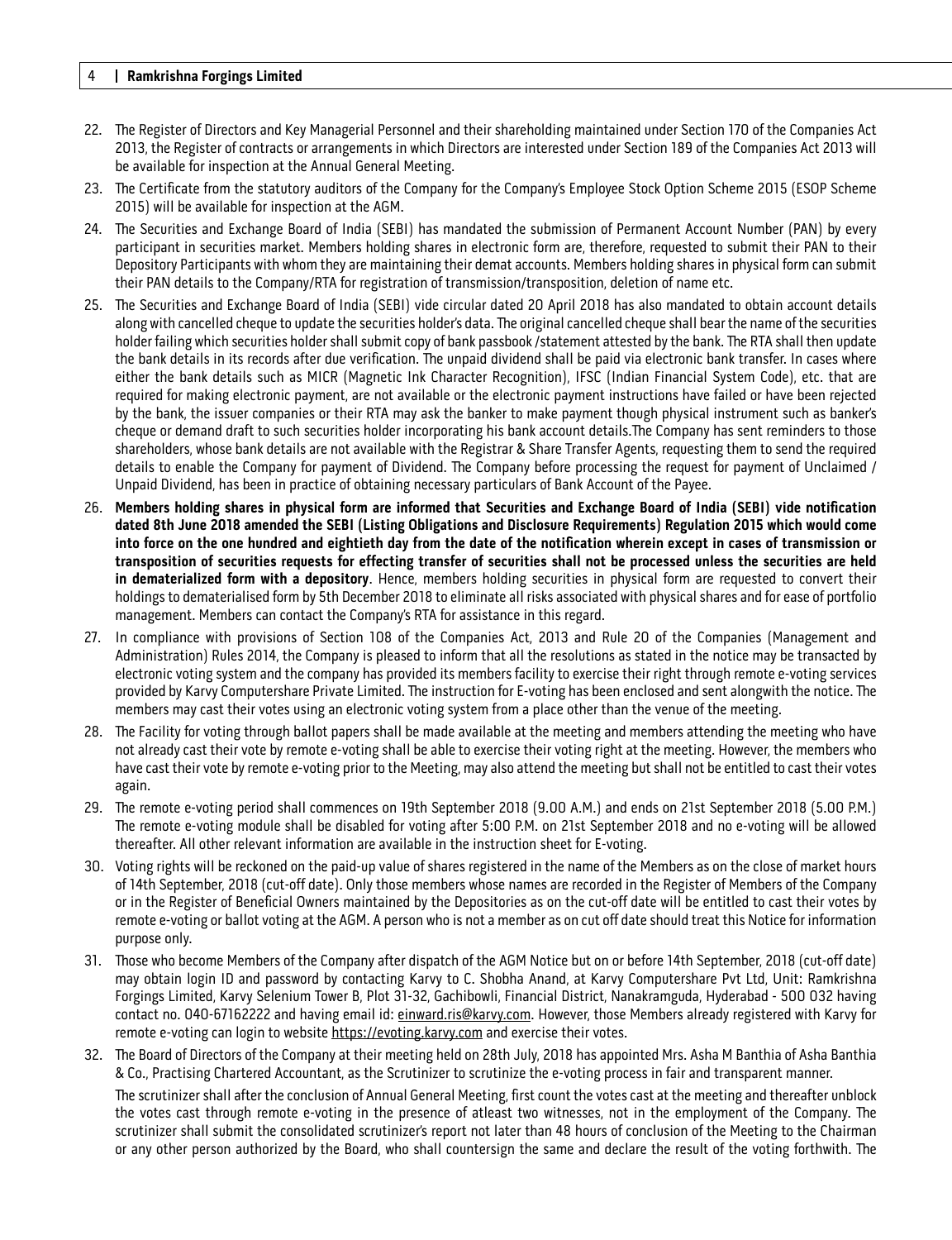declared results, along with consolidated Scrutinizer's Report, will be available forthwith on the website of the company www. ramkrishnaforgings.com and also be displayed on the Notice board of the Company at its registered office and on the website of Karvy (www.karvy.com), such results will also be forwarded to the Stock Exchanges where the Company's shares are listed.

The results shall be declared on or after the AGM of the Company and the resolution shall be deemed to be passed on the AGM date subject to receipt of the requisite number of votes in favour of the resolution(s).

33. **Members who have not registered their e-mail addresses so far are requested to register their e-mail address for receiving all communication including Annual Report, Notices, Circulars, etc. from the Company electronically.**

#### **EXPLANATORY STATEMENT IN RESPECT OF THE SPECIAL BUSINESS PURSUANT TO SECTION 102 OF THE COMPANIES ACT, 2013.**

#### **Item no.4**

The Board on the recommendation of the Audit Committee, has approved the appointment and remuneration of M/s. U Sharma & Associates, Cost Accountants (FRN 100596/Membership no. 9240) as the Cost Auditor of the Company to conduct the audit of the cost records of the Company, for the financial year ending March 31, 2019 at a remuneration of  $\bar{\tau}$  4,00,000 (Rupees Four Lakh Only) plus travelling, local conveyance and out of pocket expenses not exceeding 20% of the remuneration.

In accordance with the provisions of Section 148 of the Act read with the Companies (Audit and Auditors) Rules, 2014, as amended, the remuneration payable to the Cost Auditors as recommended by the Audit Committee and approved by the Board of Directors, has to be ratified by the members of the Company.

M/s. U Sharma & Associates, Cost Accountants have the necessary experience in the field of cost audit and have submitted a certificate regarding their eligibility for appointment as Cost Auditors of the Company

The Board of Directors of the Company recommend the resolution as set out in Item No. 4 for the approval of members. Accordingly, consent of the members is sought for passing an Ordinary Resolution as set out at Item No. 4 of the Notice for ratification of the remuneration payable to the Cost Auditors for the financial year ending March 31, 2019.

None of the Directors / Key Managerial Personnel of the Company / their relatives are, in any way, concerned or interested, financially or otherwise, in the resolution set out at Item No. 4 of the Notice.

By order of the Board

Registered Office: "Ramkrishna Chambers" 72, Shakespeare Sarani Kolkata - 700 017

Sd/- Place : Kolkata **Rajesh Mundhra** Dated : 28th July, 2018 **Company Secretary** Company Secretary Membership No. ACS 12991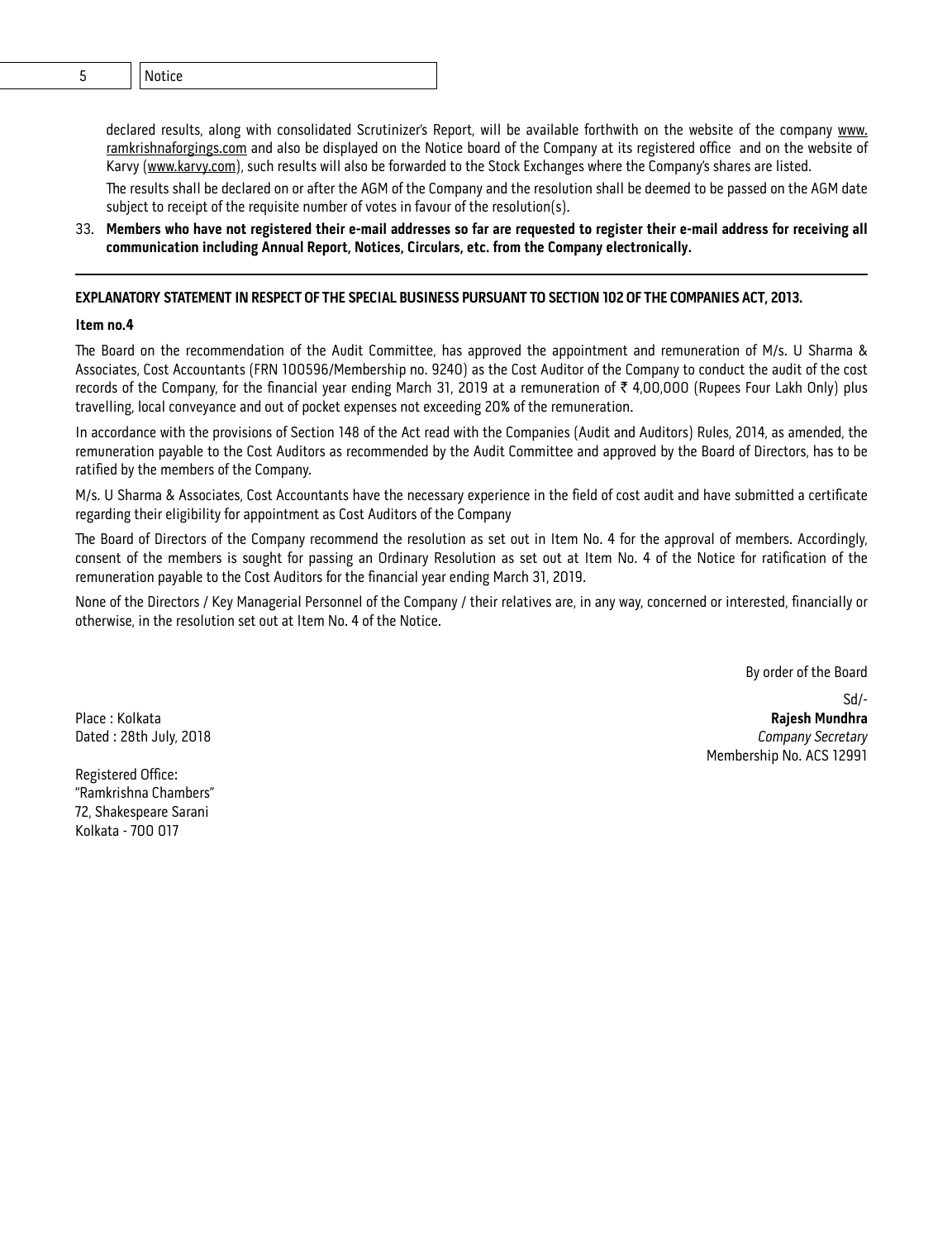#### **Details of Directors seeking appointment/re-appointment at the AGM**

[Pursuant to Regulation 36(3) of the SEBI (Listing Obligations & Disclosure Requirements) Regulations, 2015 and Secretarial Standard- 2 on General Meeting issued by the Institute of Company Secretaries of India]

| <b>Name of the Director</b>                                                             | <b>Naresh Jalan</b>                                                                                                                                                         |  |  |
|-----------------------------------------------------------------------------------------|-----------------------------------------------------------------------------------------------------------------------------------------------------------------------------|--|--|
| <b>DIN</b>                                                                              | 00375462                                                                                                                                                                    |  |  |
| Date of Birth/Age                                                                       | 04-10-1975/43 Years                                                                                                                                                         |  |  |
| <b>Brief</b><br>Resume/Experience/Expertise<br>Specific<br>in<br><b>Functional Area</b> | He is the Managing Director of the Company. He possesses more than 22 years<br>of experience in Forging industry. He is incharge of the overall business of the<br>Company. |  |  |
| Qualification                                                                           | <b>MRA</b>                                                                                                                                                                  |  |  |
| Date of first appointment on the Board                                                  | 25/01/1995                                                                                                                                                                  |  |  |
| Terms & Conditions of appointment                                                       | He retires by rotation and seeks reappointment                                                                                                                              |  |  |
| Details of remuneration sought to be paid.                                              | There is no change in his remuneration which has been approved by the<br>Shareholder in the 34 <sup>th</sup> Annual General Meeting of the Company.                         |  |  |
| Directorship in other companies (31 <sup>st</sup> March 2018)                           | Ramkrishna Rail & Infrastructure Pvt Ltd<br>1)                                                                                                                              |  |  |
|                                                                                         | Clifftop Infrabuild Pvt Ltd<br>2)                                                                                                                                           |  |  |
|                                                                                         | North East Infra Properties Pvt Ltd<br>3)                                                                                                                                   |  |  |
|                                                                                         | Globe Forex & Travels Ltd<br>4)                                                                                                                                             |  |  |
|                                                                                         | Dove Airlines Pvt Ltd<br>5)                                                                                                                                                 |  |  |
|                                                                                         | Ramkrishna Aeronautics Pvt Ltd.<br>6)                                                                                                                                       |  |  |
| Chairman/ Member of the Committee of Directors in                                       | Member-                                                                                                                                                                     |  |  |
| the Company                                                                             | Management and Finance Committee<br>i.                                                                                                                                      |  |  |
|                                                                                         | Corporate Social Responsibility Committee<br>ii.                                                                                                                            |  |  |
| Chairman / Member of the Committee of Board of                                          | Nil                                                                                                                                                                         |  |  |
| Directors of other Public Companies of which he is a                                    |                                                                                                                                                                             |  |  |
| director [only Audit Committee and Stakeholders                                         |                                                                                                                                                                             |  |  |
| Relationship Committee is considered                                                    |                                                                                                                                                                             |  |  |
| Shareholding in the Company                                                             | 2,85,750 equity shares                                                                                                                                                      |  |  |
| Inter-se Relationship between Directors/ KMP                                            | Naresh Jalan is the son of Mahabir Prasad Jalan, Chairman and Executive                                                                                                     |  |  |
|                                                                                         | Director of the Company.                                                                                                                                                    |  |  |

For other details such as number of meetings of the Board attended during FY 2017-18 and remuneration drawn please refer to the Corporate Governance Report which is a part of this Annual Report.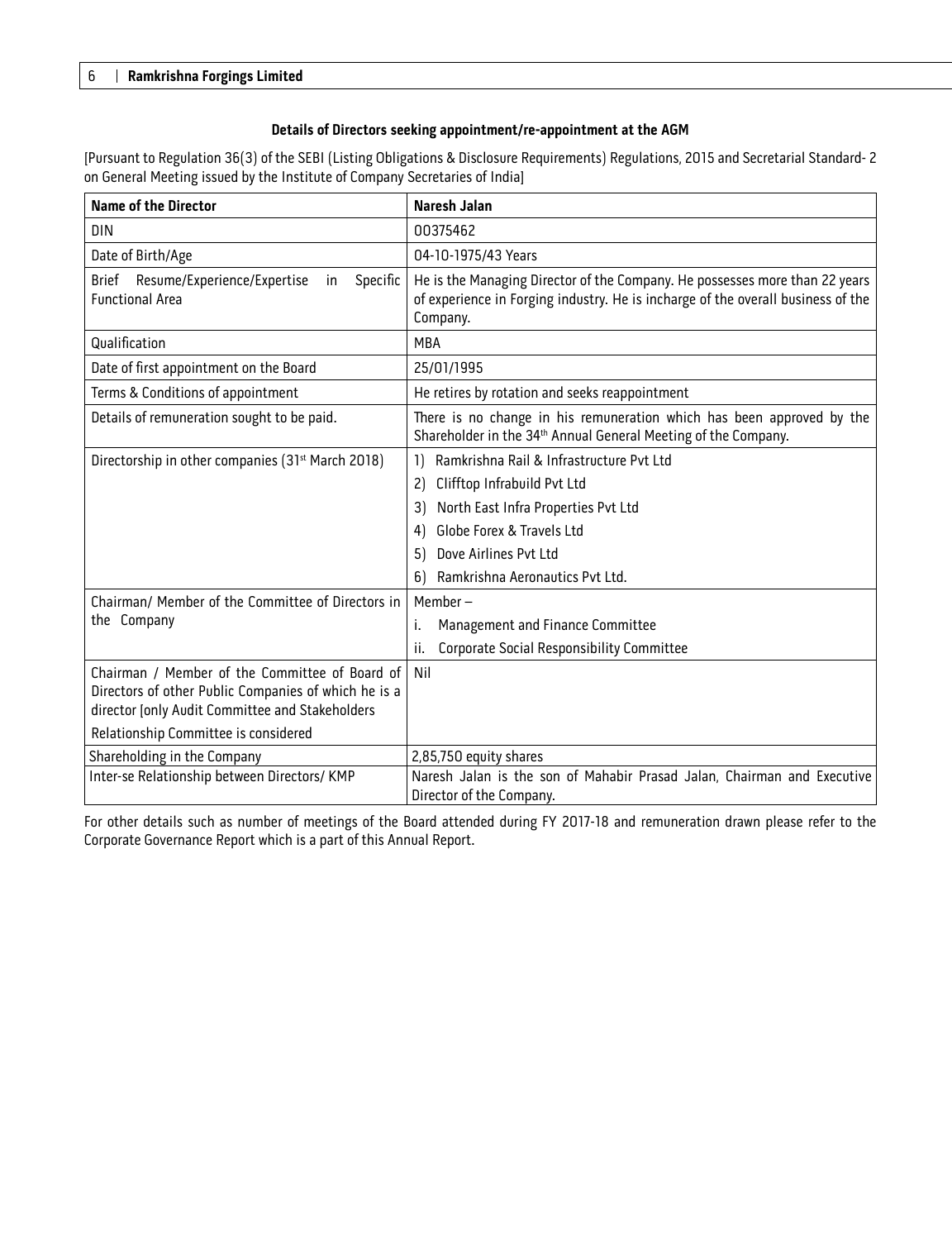| <b>I</b> Notice |
|-----------------|
|                 |

# ROUTE MAP TO THE VENUE OF THE AGM OF RAMKRISHNA FORGINGS LIMITED



VENUE - Kala Kunj, 48, Shakespeare Sarani, Kolkata - 700 017

**Route Map not to scale**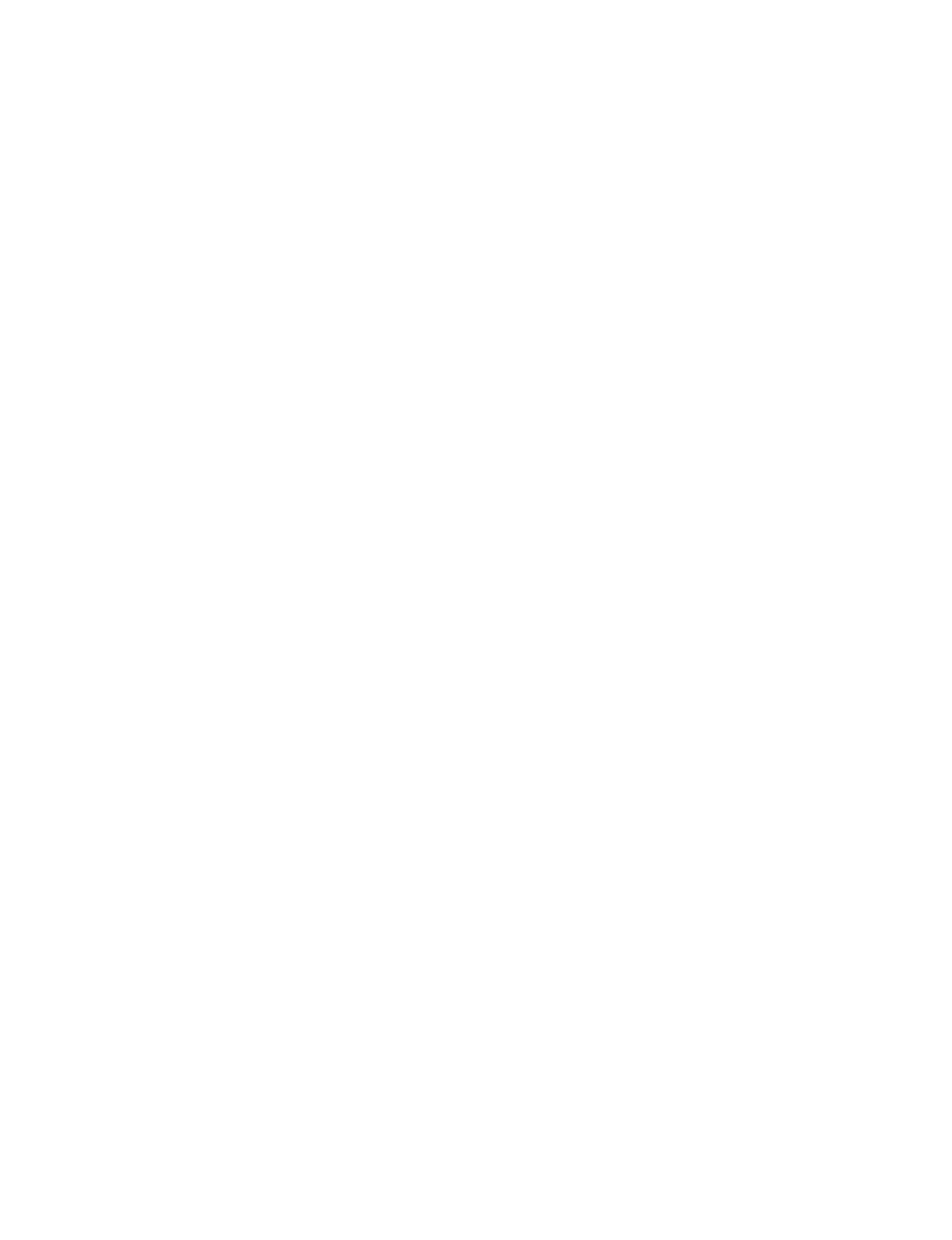

# **RAMKRISHNA FORGINGS LIMITED**

CIN No: L74210WB1981PLC034281

"

 $\pmb{\times}$ 

 $\overline{1}$ 

Registered Office : "Ramkrishna Chambers", 72, Shakespeare Sarani, Kolkata - 700 017

Email - neha.gupta@ramkrishnaforgings.com • Phone : 033-39840900. Fax-033-39840998 • Website : www.ramkrishnaforgings.com

# **ATTENDANCE SLIP**

|                                                                                                                                        | Regd. Folio/DP ID & Client ID                |    |                                                                                                                         |  |  |  |
|----------------------------------------------------------------------------------------------------------------------------------------|----------------------------------------------|----|-------------------------------------------------------------------------------------------------------------------------|--|--|--|
|                                                                                                                                        | <b>Name &amp; Address of the Shareholder</b> |    |                                                                                                                         |  |  |  |
|                                                                                                                                        |                                              |    |                                                                                                                         |  |  |  |
|                                                                                                                                        |                                              |    |                                                                                                                         |  |  |  |
| 1.                                                                                                                                     |                                              |    | I hereby record my presence at the 36th Annual General Meeting of the Company, to be held on the 22nd day of September, |  |  |  |
|                                                                                                                                        |                                              |    | 2018 (Saturday) at 11.15 A.M. at at "Kala Kunj" 48, Shakespeare Sarani, Kolkata 700017.                                 |  |  |  |
| 2.                                                                                                                                     | Signature of the Shareholder/Proxy Present.  |    |                                                                                                                         |  |  |  |
| 3.                                                                                                                                     | Shareholder/Proxy holder wishing to attend   |    |                                                                                                                         |  |  |  |
|                                                                                                                                        |                                              |    | the meeting must bring the Attendance Slip to the meeting and handover at the entrance duly signed.                     |  |  |  |
| Shareholder/Proxy holder desiring to attend the meeting may bring his/her copy of Annual Report for reference at the<br>4.<br>meeting. |                                              |    |                                                                                                                         |  |  |  |
|                                                                                                                                        | — – ← <del>X</del>                           |    |                                                                                                                         |  |  |  |
|                                                                                                                                        |                                              |    | Form No. MGT-11                                                                                                         |  |  |  |
|                                                                                                                                        |                                              |    | <b>PROXY FORM</b>                                                                                                       |  |  |  |
|                                                                                                                                        |                                              |    | (Pursuant to Section 105(6) of the Companies Act, 2013 and rule (19) of the Companies                                   |  |  |  |
|                                                                                                                                        |                                              |    | (Management and Administration Rules 2014)                                                                              |  |  |  |
|                                                                                                                                        | CIN No.                                      |    | L74210WB1981PLC034281                                                                                                   |  |  |  |
| Name of the Company                                                                                                                    |                                              |    | RAMKRISHNA FORGINGS LIMITED                                                                                             |  |  |  |
|                                                                                                                                        | Registered Office                            |    | Ramkrishna Chambers, 72, Shakespeare Sarani, Kolkata - 700 017                                                          |  |  |  |
|                                                                                                                                        | Name of the Member(s)                        | ÷  |                                                                                                                         |  |  |  |
|                                                                                                                                        | Registered Address                           | ÷  |                                                                                                                         |  |  |  |
|                                                                                                                                        | E-mail ID                                    | ÷  |                                                                                                                         |  |  |  |
| Folio No / Client ID                                                                                                                   |                                              | ł, |                                                                                                                         |  |  |  |
| DP ID                                                                                                                                  |                                              | ÷  |                                                                                                                         |  |  |  |
|                                                                                                                                        |                                              |    | I/We, being the member(s) of_______________ equity shares of the above named Company, hereby appoint:                   |  |  |  |
| 1.                                                                                                                                     |                                              |    |                                                                                                                         |  |  |  |
|                                                                                                                                        |                                              |    |                                                                                                                         |  |  |  |
|                                                                                                                                        |                                              |    |                                                                                                                         |  |  |  |
|                                                                                                                                        |                                              |    |                                                                                                                         |  |  |  |
| 2.                                                                                                                                     |                                              |    |                                                                                                                         |  |  |  |
|                                                                                                                                        |                                              |    |                                                                                                                         |  |  |  |
|                                                                                                                                        |                                              |    |                                                                                                                         |  |  |  |
|                                                                                                                                        |                                              |    |                                                                                                                         |  |  |  |
|                                                                                                                                        |                                              |    |                                                                                                                         |  |  |  |
| 3.                                                                                                                                     |                                              |    |                                                                                                                         |  |  |  |
|                                                                                                                                        |                                              |    |                                                                                                                         |  |  |  |
|                                                                                                                                        |                                              |    |                                                                                                                         |  |  |  |
|                                                                                                                                        |                                              |    |                                                                                                                         |  |  |  |